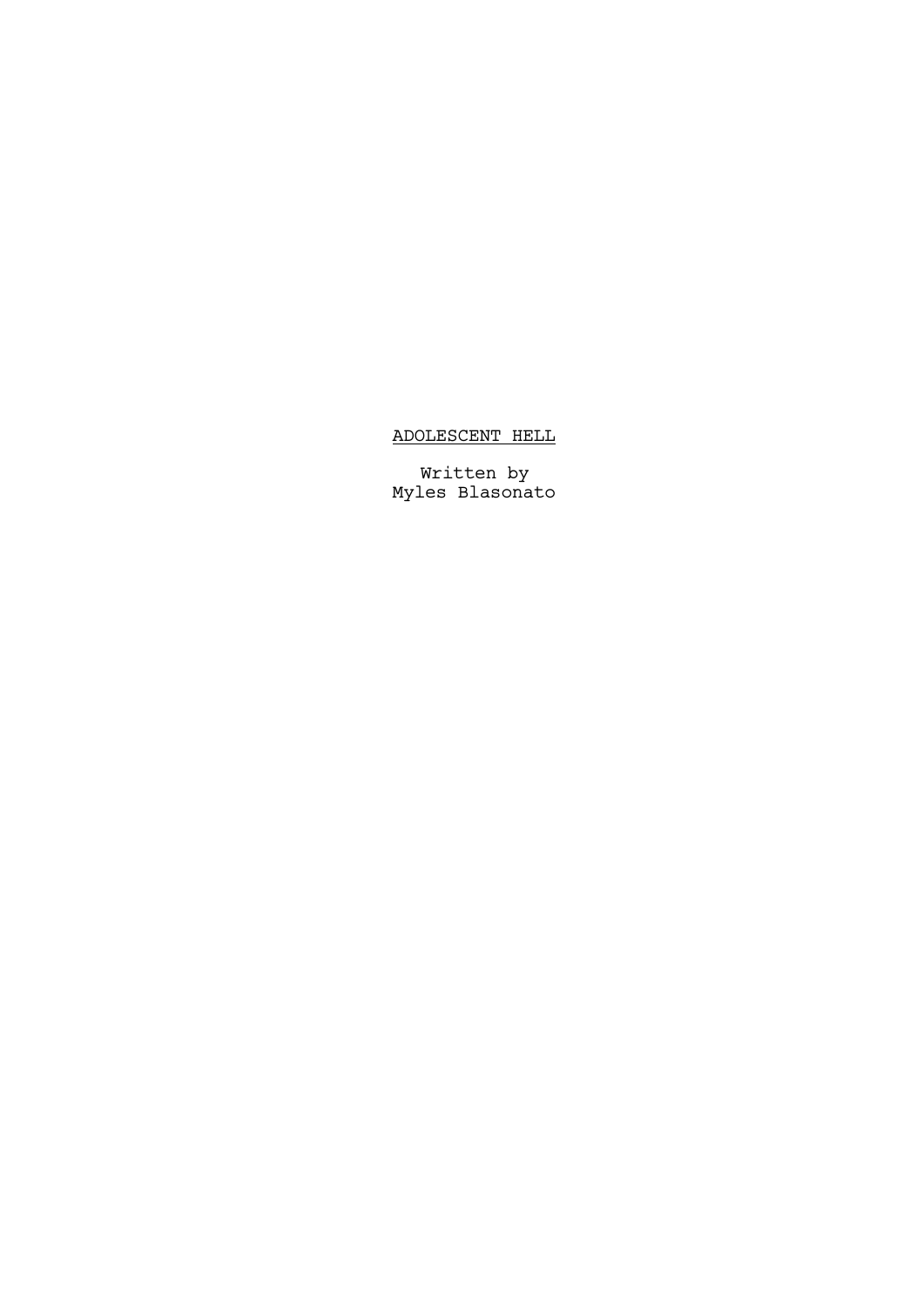EXT. SCHOOL PLAYGROUND - DAY

A bunch of kids are playing together. WILL GOODMAN (14) is eating alone.

LOWE YALTY (14) enters. Will notices Lowe and smiles.

They give each other a secret handshake.

Lowe sits next to Will and takes a sandwich out of his backpack. He gives half to Will who takes a bite.

Will puts the sandwich in his backpack and takes out a pack of cigarettes and shows Lowe.

Lowe's eyes widen and glow.

EXT. BEHIND THE SCHOOL - SAME

A lighter IGNITES a cigarette.

Will and Lowe are smoking and giggling.

A COUGH.

Will and Lowe suddenly drop their cigarettes.

MR. STONEBURGER (45, Principle) is standing with his arms folded, tapping his foot, and holding a clipboard.

Will begins sweating.

He points straight to Lowe.

Lowe shoots a annoyed glare at Will.

Stoneburger holds his hand out.

Lowe gives Stoneburger the cigarette packet.

Stoneburger writes on his clipboard and hands a piece of paper to Lowe. Lowe's face drops.

INSERT - PAPER

The paper reads "1 MONTH DETENTION!".

BACK TO SCENE

Will LAUGHS. He pulls out a hidden cigarette, lights it up, takes a deep breath and blows.

Lowe is unhappy.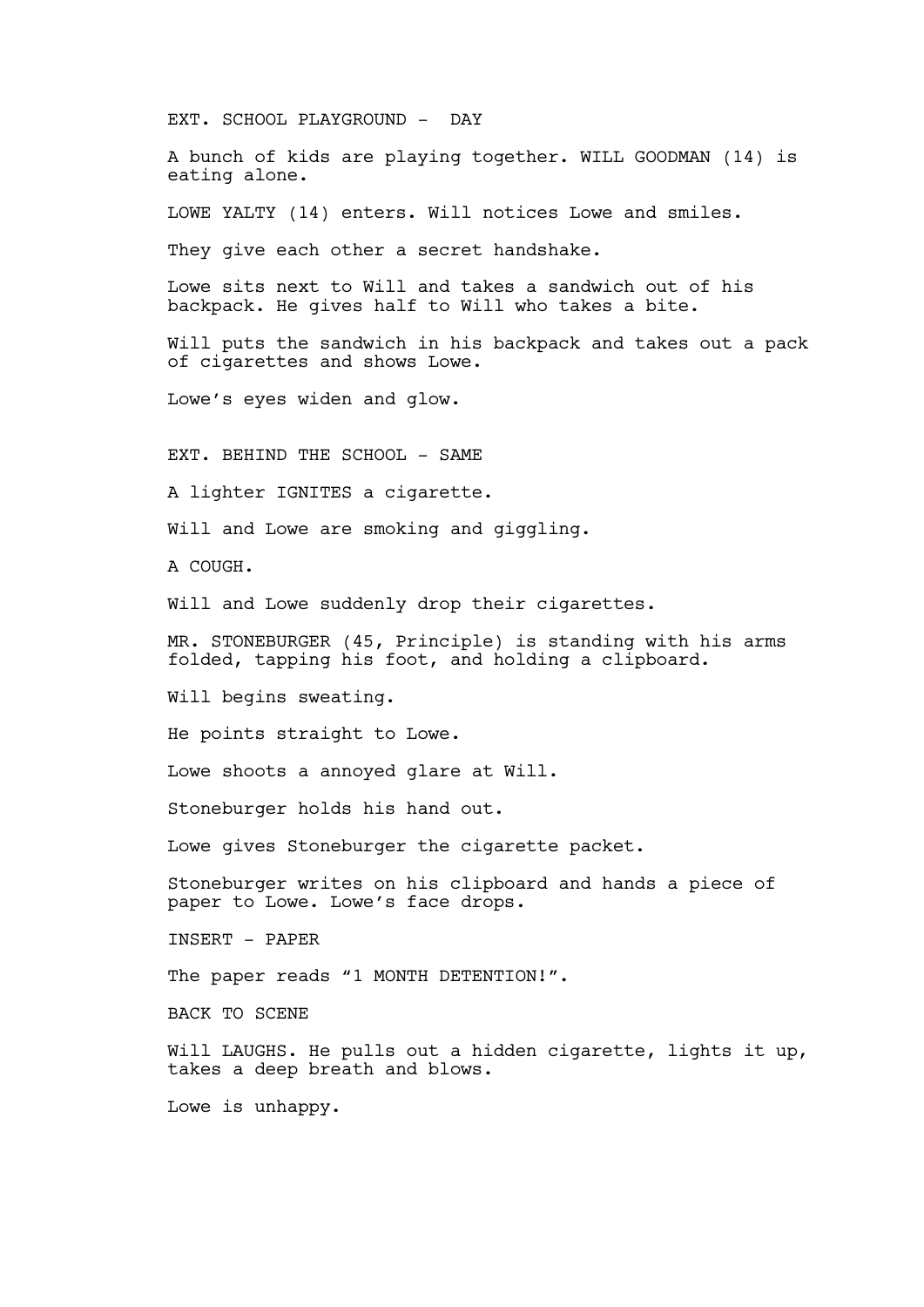The sky darkens.

Clouds become grey.

Will and Lowe begin shoving each other.

It begins RAINING.

A lightening BOLT strikes the ground just missing the boys.

A portal APPEARS on the ground.

Will and Lowe stop fighting and look at each other in wonder. Lowe points to the portal.

Will refuses by frantically shaking his head.

Will looks Lowe in the eye and points to the portal.

Lowe LAUGHS hysterically then suddenly STOPS.

Looks at Will unconvinced.

Will gets an idea!

Scissors...

Paper...

Rock.

It's a draw.

Scissors...

Paper...

Rock.

Another draw.

Scissors...

Paper...

Rock.

Will throws down scissors and Lowe throws down rock. Lowe jumps up and down multiple times in excitement. Lowe trips and FALLS into the portal.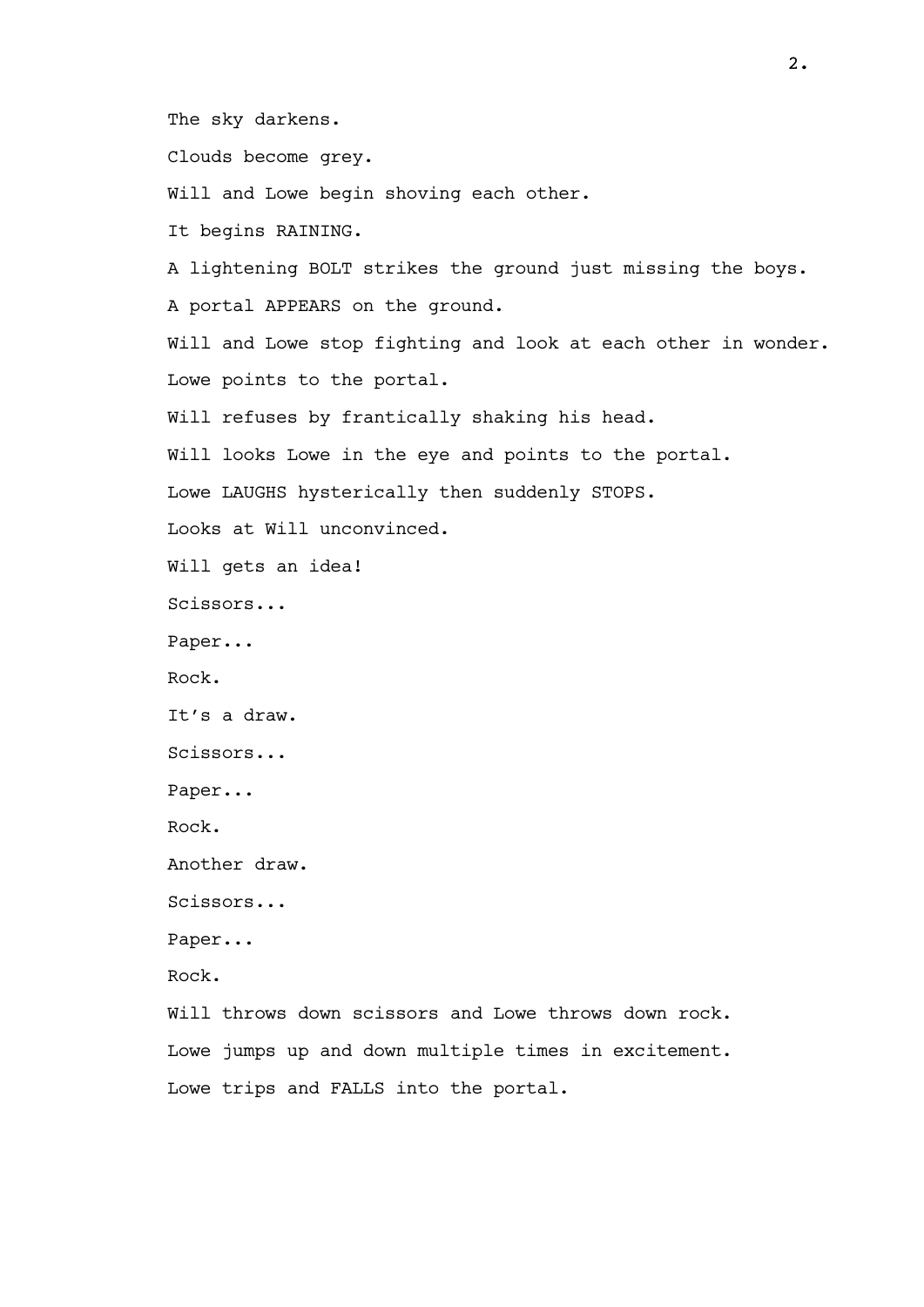Will is shocked.

He looks into the portal.

INT. SCHOOL BUS - DAY

Will is sitting and staring out of the window.

A thought bubble - a memory of Lowe giving Will half his sandwich.

The bubble POPS.

Will frowns with determination.

EXT. BEHIND THE SCHOOL - SAME

Will JUMPS into the portal.

EXT/INT. HELL, CIRCLE 1: KINDNESS

A portal OPENS up in the air and Will FALLS out of it and onto the ground.

Will stands and rubs his head.

A tiny CUTE DEMON rushes over and helps Will stand.

Cute HUGS Will tightly.

Will looks around in confusion while being squeezed. He STRUGGLES to escape the demon's embrace.

Cute releases Will and smiles. He takes out a chicken drumstick and offers it to Will.

Will sniffs it and takes a bite.

His face turns RED with heat.

Steam begins RISING from his face.

Will breaths out FLAMES. Cute DIVES out of the way dropping his drumstick.

Cute looks at the drumstick and begins crying.

Will uses his hands as fans to cool his mouth down.

Cute is CRYING.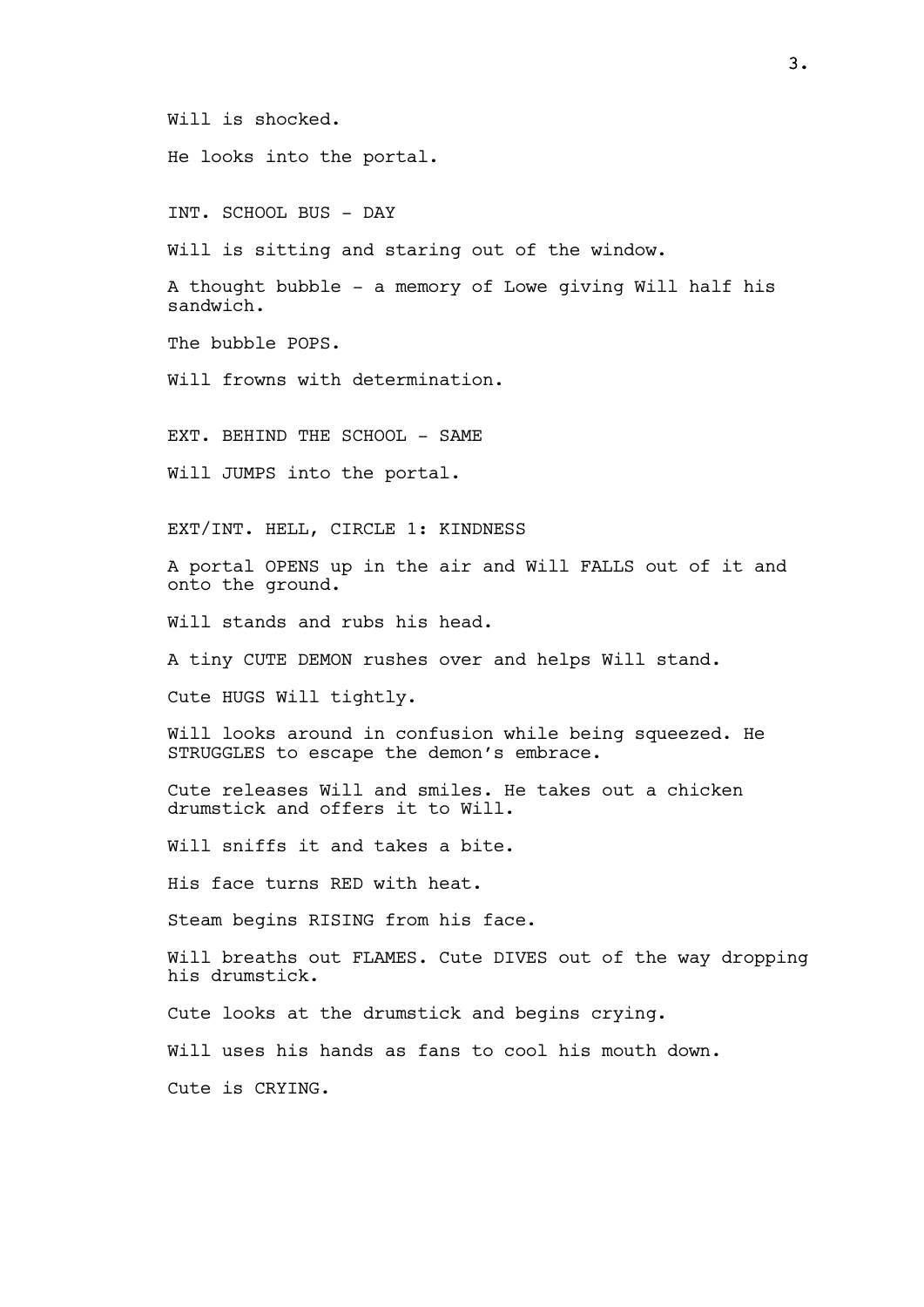Will frowns with sadness and is hit with a eureka moment.

He takes his backpack off and RUMMAGES through it, throwing out pens, books, a handheld gaming console and a CAT.

Will stands with Lowe's half-eaten sandwich HELD in the air.

He looks at Cute.

Cute's PLAYING with the handheld gaming console while the CAT is rubbing up against him.

Will hands Cute the sandwich.

Cute smiles and embraces Will.

A portal OPENS up.

Cute points to the portal.

Will hugs Cute and JUMPS in.

EXT/INT. HELL, CIRCLE 2: HONESTY

A portal OPENS over sludge and Will drops into it.

DEMON STONEBURGER is wearing the same thing as Will's school Principle. He's holding a clipboard.

Demon points and laughs at Will.

Will frowns and stands up.

Will storms over to Demon. Demon sticks his hand out gesturing to stop. He's holding Will's backpack.

Will frantically spins around in circles checking his back.

He gives up.

Demon lifts up a rock. It's hollow.

He throws a Puppy statue under it.

Demon begins shuffling a bunch of rocks including the one with the statue under it.

Demon presents the rocks to Will.

Will scratches his head and points to the far left rock.

Demon lifts up the rock and nothing. He snickers.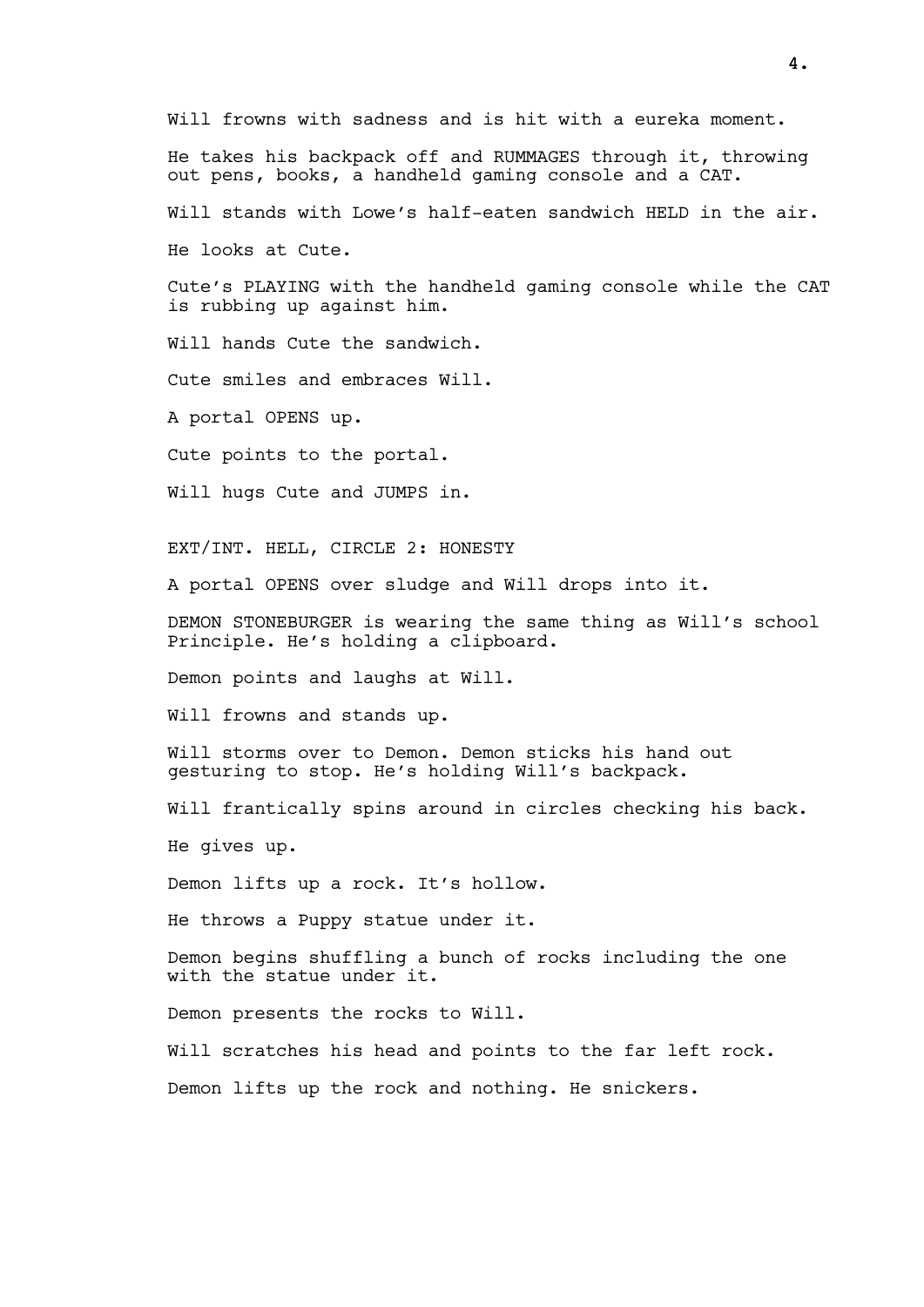Demon pulls out a mobile phone.

Will realizes it's his and is annoyed.

Demon sets a timer on the phone for 2 minutes.

Demon beckons Will to come over and shuffle the rocks.

Will is confused but attempts to move one of the big rocks. The rock slides.

Will is amazed at his strength.

Will snickers and shuffles the rocks extremely fast.

Demon yawns and points to a rock without looking. The statue is under it.

Will STOMPS his foot and turns around.

Will stealthily removes the statue.

He shuffles the rocks and turns back around.

Demon's playing Will's handheld console and points to a rock with one hand.

Will snickers and lifts up the rock.

The statue is under it.

Will is shocked!

Will shuffles the rocks normally.

Demon puts the handheld console away and smiles at Will. He points to a rock.

Will lifts the rock and the statue isn't under it.

Will JUMPS for joy.

Demon smiles and OPENS up a portal.

He returns Will's mobile phone. It has a timer on it:

ON PHONE:

The time 'Trapped Forever in 30:00 Minutes'.

BACK TO SCENE.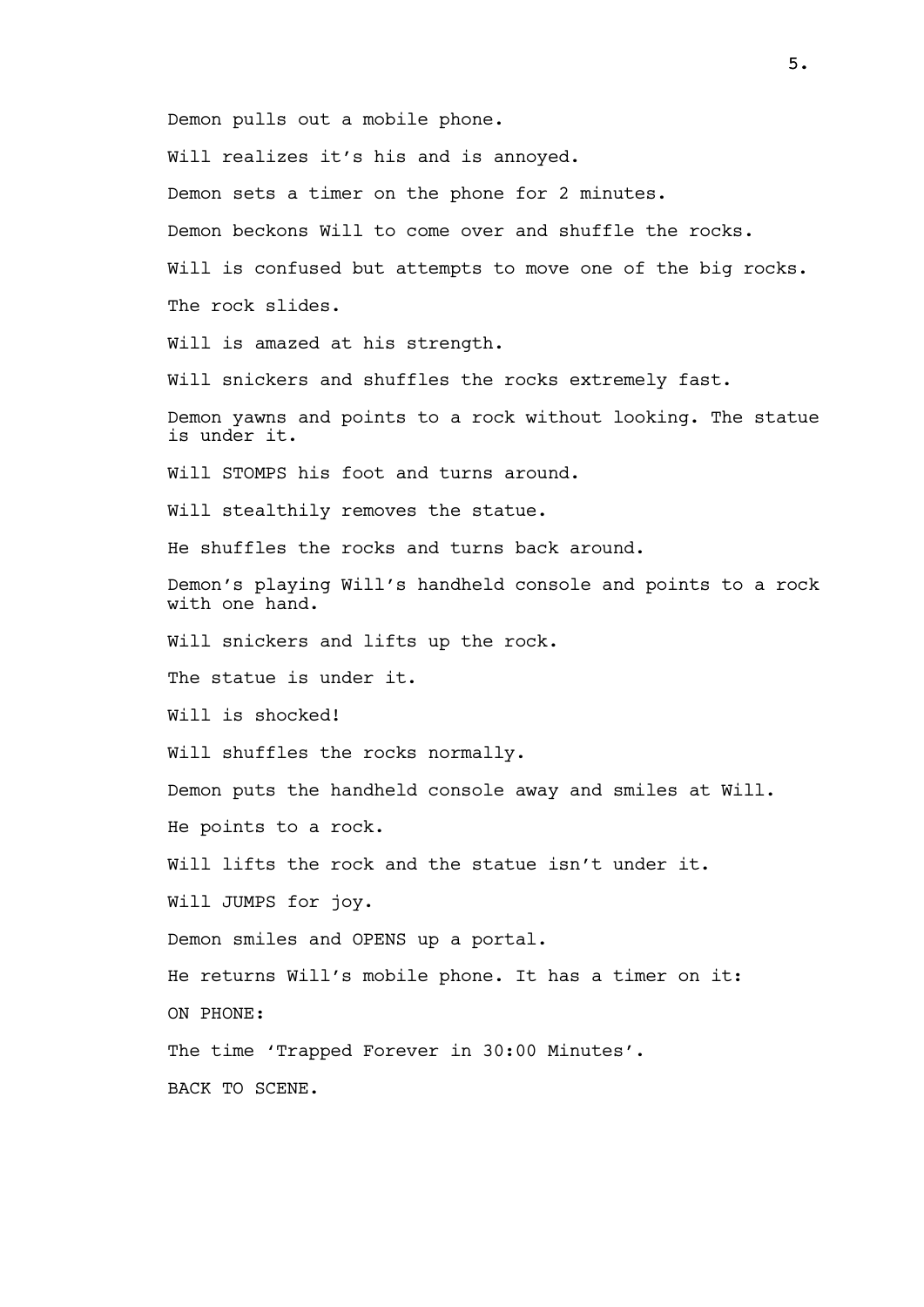Will quickly jumps into the portal.

EXT/INT. HELL, CIRCLE 3: LOYALTY

Will enters. He cautiously explores the area and sees souls of his old best friends.

Lowe is trapped inside a cage of flames.

Will runs over to Lowe.

Waves at him but no response.

Will takes out a bottle of water from his backpack and throws it onto the cage. The flames STOP for a moment then RETURN.

Will drops to his knees.

Satan APPEARS behind Will.

Will turns around and SCREAMS in terror.

Satan gestures shush to Will. Beckons Will to stand.

Satan pulls a tissue out from behind his back and offers it to Will. Will wipes his eyes and blows his nose. Satan puts his arm around Will and takes out a phone. It's Will's phone.

Will is annoyed.

Satan shows Will the timer:

ON PHONE

The timer is now 'Trapped Forever in 3:00 Minutes'.

BACK TO SCENE.

Will begins panicking.

Satan embraces Will and pats him on the back. Will begins sniffling to stop the tears.

Satan smiles at Will.

Satan conjures up...

A SERIES OF THOUGHT BUBBLES:

1. A sports car with Will sitting in it in shades;

2. A sexy girl tightly embracing Will who is wearing shades;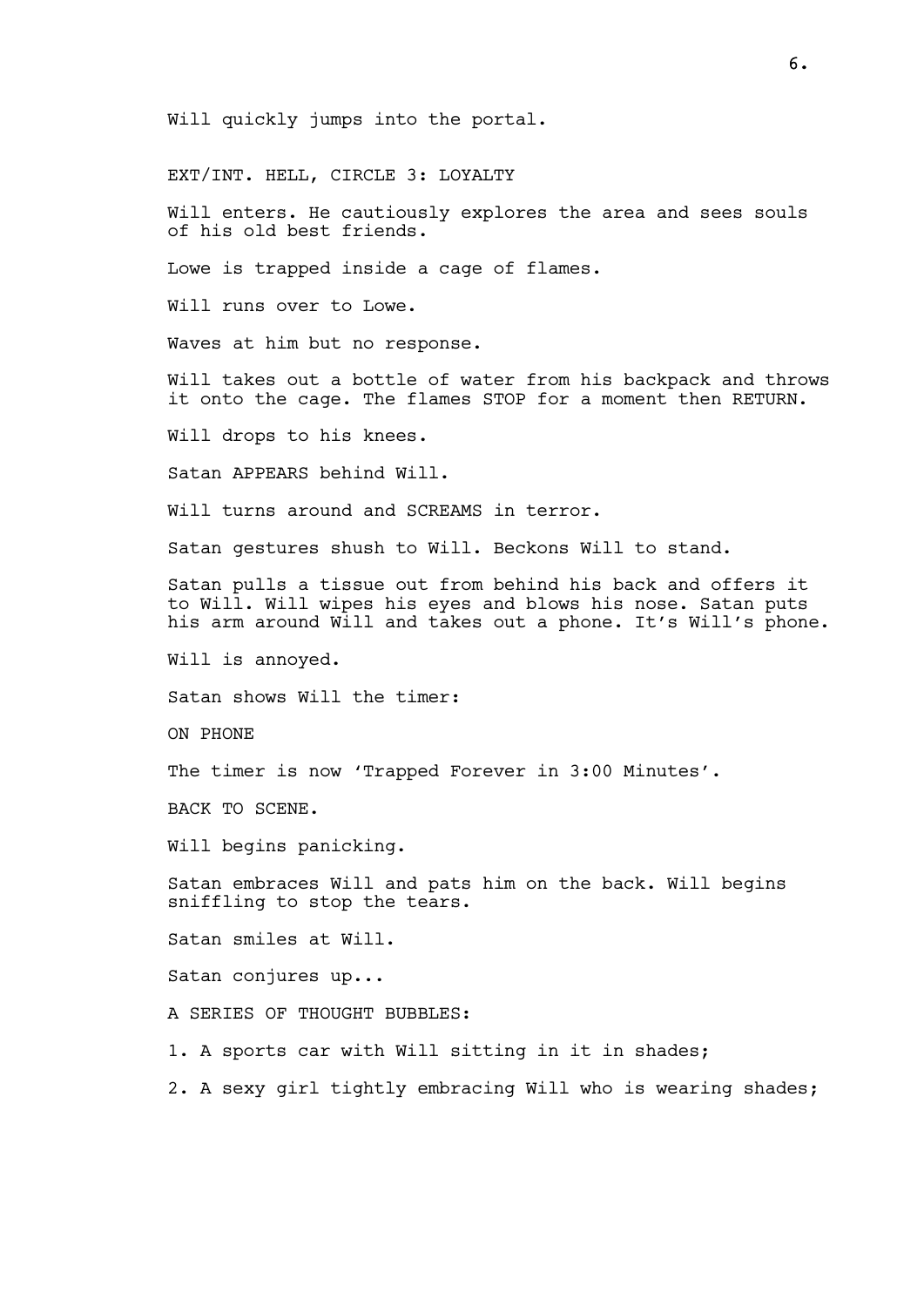3. A beach front house with Will leaning on the balcony in shades;

4. A gaming room with Will playing a console in shades;

5. A portal back home with Will standing in front of it, smiling in shades.

The bubble BURSTS.

Will's eyes light up and he begins to smile.

Satan snickers. CONJURES up 2 clouds with words 'ACCEPT' and 'DECLINE'.

Will confidently smirks at Satan.

The word 'ACCEPT' begins to LIGHT up.

Will begins pointing toward 'ACCEPT'.

Satan's SNICKERS increase in volume.

Will's almost pointing at 'ACCEPT'.

A thought bubble APPEARS above Will's head.

Will and Lowe sitting together. Sharing food, laughing and playing games.

Lowe takes out a sandwich, splits it, and gives one half to Will.

Will shakes his head and bubble BURTS.

Will steps away from Satan. Satan is shocked.

Will points to 'DECLINE'.

Satan smiles and winks at Will.

He VANISHES.

A portal OPENS.

The fire cage EXTINGUISHES.

Will opens the cage, grabs Lowe, and puts him over his shoulder.

Will JUMPS through the portal.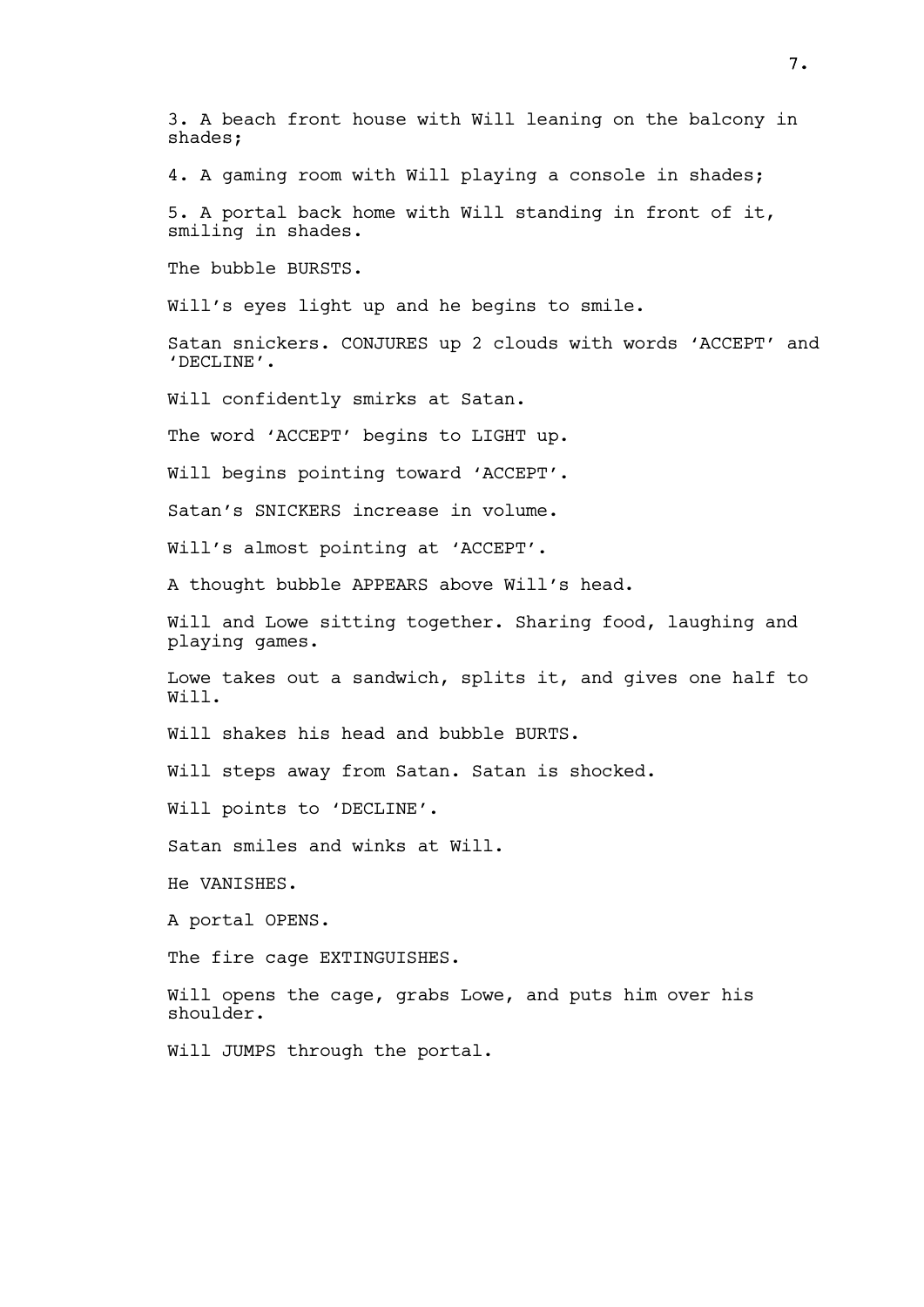EXT/INT. HELL, EXIT ROOM

Will enters with Lowe over his shoulder.

A portal in the distance with a sign above it 'RETURN HOME' and under that 'TRAPPED FOREVER IN 00:05 SECONDS'.

Will is determined.

He begins quickly walking with Lowe on his shoulder.

Rocks begin to FALL as the ground SHAKES.

SERIES OF SHOTS:

1. Will runs around a boulder.

2. 'TRAPPED FOREVER IN 00:05 SECONDS'.

3. Will leaps over a hole.

4. 'TRAPPED FOREVER IN 00:04 SECONDS'.

5. Lowe falls off Will's shoulder, Will picks him back up.

6. 'TRAPPED FOREVER IN 00:02 SECONDS'.

7. Will sprints with Lowe over his shoulder toward the portal.

8. 'TRAPPED FOREVER IN 00:01 SECONDS'.

Will's hand extends to touch the portal as the portal CLOSES.

Will drops to his knees. Lowe falls to the ground.

Will begins CRYING.

DAMIEN, a young boy enters.

He pats Will's back.

Will turns around - notices Damien - and stands.

Damien smiles at Will and CONJURES up a thought bubble.

It has a homeless man holding a sign 'Please feed me'.

A question under the image 'Should you help?'.

Will wipes away his tears.

He stares at the bubble for a moment. Pulls out his backpack and takes out Lowe's half-eaten sandwich.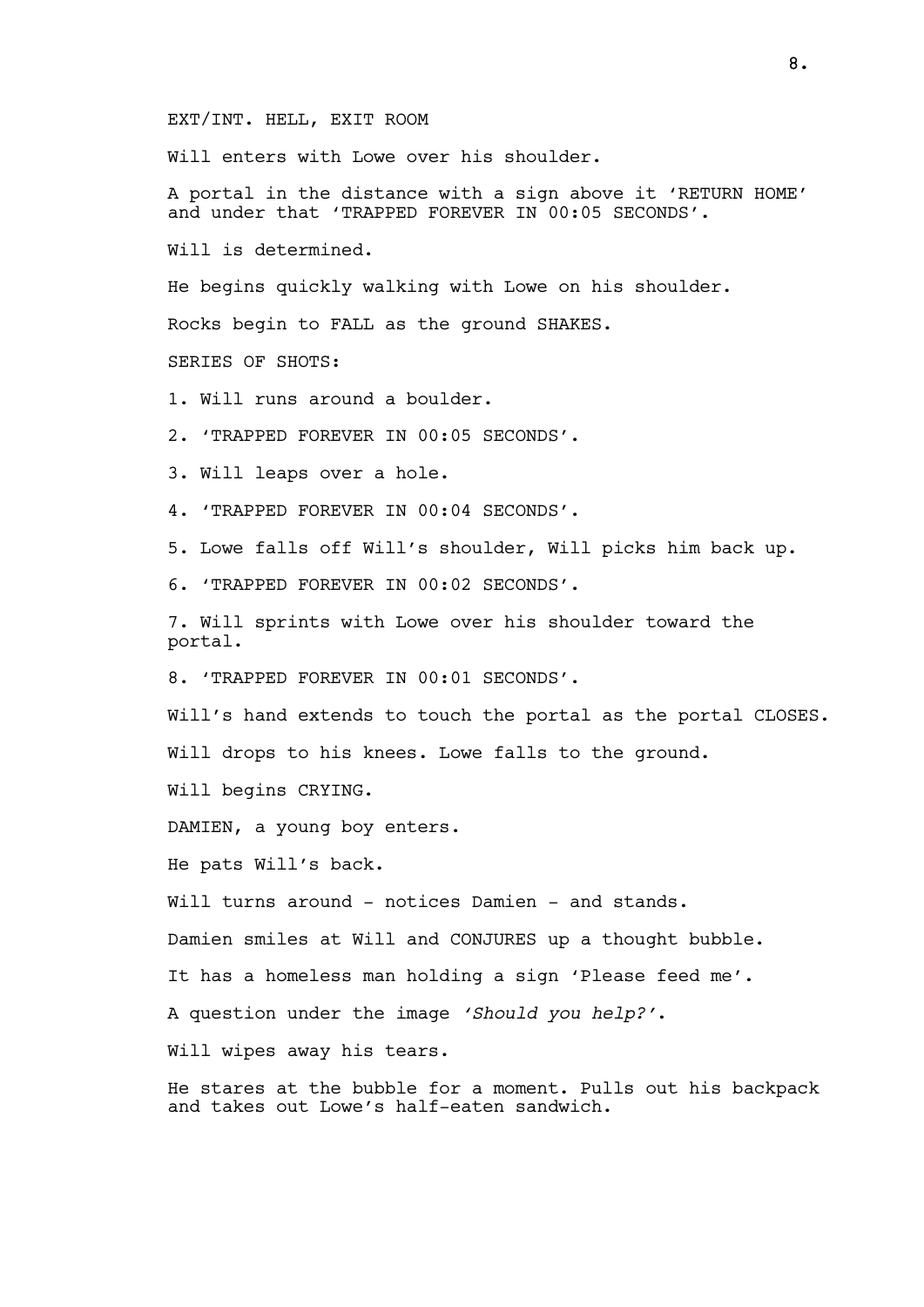Will gives it to the homeless man.

Damien smiles and the bubble BURSTS.

Damien CONJURES up another bubble. This one has Will and Lowe smoking at the back of their school.

A question under the image 'Is this true?'.

Will looks down in disappointment. He takes out a pack of smokes from his backpack. Shows it to Damien.

Will THROWS the cigarettes into the bubble.

Damien smiles and the bubble BURSTS.

Damien CONJURES up another bubble. This one has Lowe in detention with Mr. Stoneburger.

A question under the image 'Best Friends for Ever?'.

Will looks at Damien, frowning with sorrow.

Will looks at the bubble with determination. He shoulders his backpack, smiles at Damien and WALKS into the bubble.

EXT. DETENTION ROOM - DAY

Will DARTS up (as if waking from a dream).

He's sitting where Lowe was sitting in the thought bubble.

Mr. Stoneburger, writing a phrase on the board for people on detention to write out 100 times, turns around and shoots Will a look.

Will's confused.

Mr. Stoneburger turns and continues writing.

A TAPPING at the window.

It's Lowe. He's outside poking faces at Will.

Will begins LAUGHING.

Mr. Stoneburger turns around and gets angry.

Will worryingly looks at the window again, Lowe isn't there. Will smiles then looks back at Mr. Stoneburger.

Will makes a 'zipping up his lips' gesture.